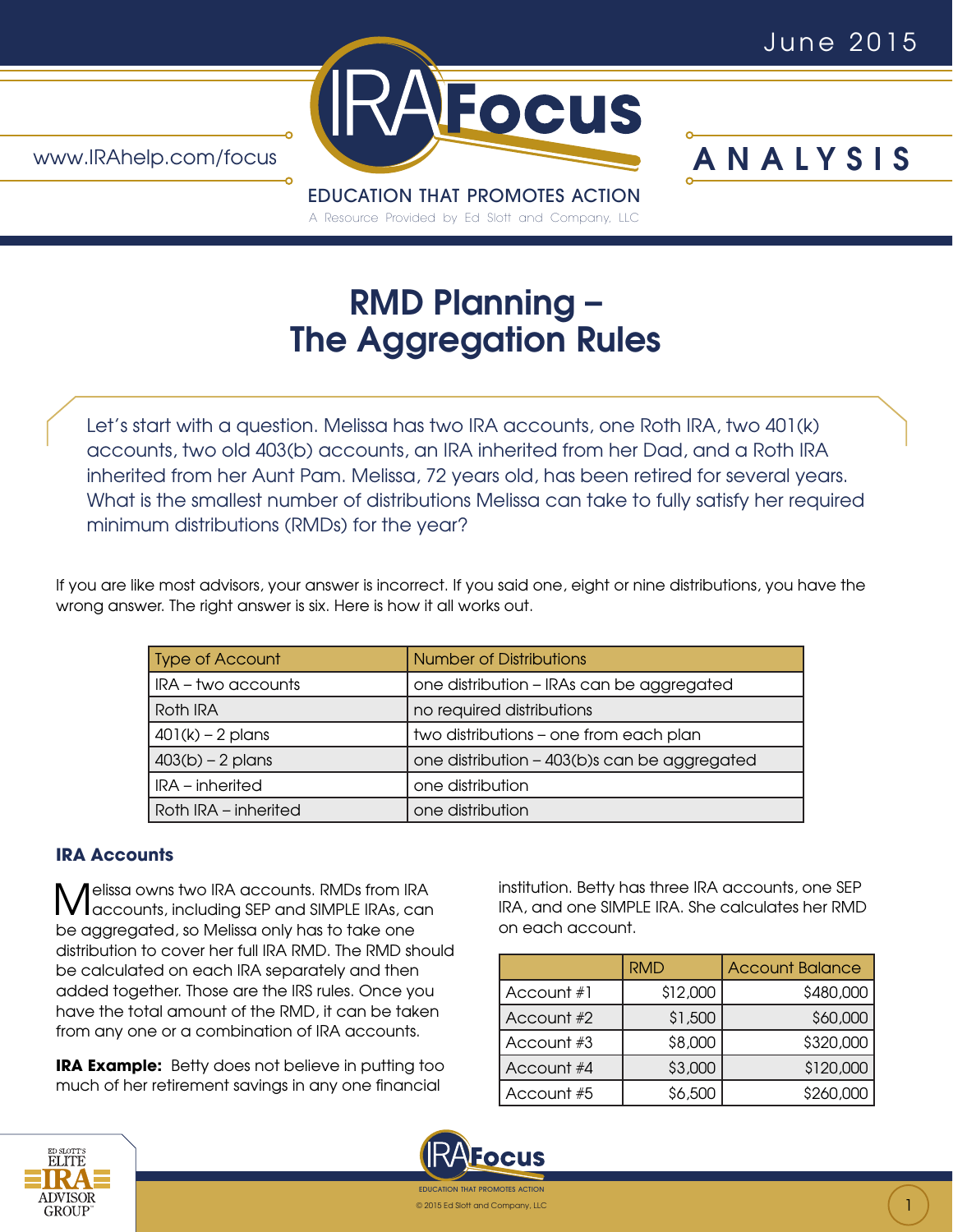

EDUCATION THAT PROMOTES ACTION

A Resource Provided by Ed Slott and Company, LLC

**Designated** beneficiaries of retirement plans can stretch distributions over their own life expectancies.

Her total RMD from all of her IRAs, including her SEP and SIMPLE IRAs, is \$31,000. She could take the entire RMD from her smallest account in order to empty it out so that she eventually has fewer accounts to manage. She could take the RMD from the account with the worst investment performance for the year. She could take it equally from all five accounts or she could take the necessary RMD from each one of her accounts.

*Note:* Even if Betty is still working for either the SEP employer or the SIMPLE employer, she must still take RMDs from those plans.

#### **Employer Plan Accounts**

sually, a plan participant must take an RMD from each employer plan account that

they have. RMDs for employer plan accounts cannot be aggregated. Melissa has two 401(k) plans, so she must take two RMD distributions, one RMD from each plan.

We are now up to three distributions for Melissa, one from her IRAs and two from her 401(k) accounts.

Melissa also *cannot* aggregate her employer plan accounts with any other type of retirement plan. 401(k) RMDs cannot be combined with IRA RMDs, and IRA RMDs cannot be combined with 403(b) RMDs. For RMD purposes, each plan type stands alone.

**Employer Plan Example:** Gary has a SEP IRA, a 401(k) plan, and a 403(b) plan. He must take three RMD distributions, one from the IRA, one from the 401(k), and one from the 403(b). He cannot aggregate any of these distributions. The IRA distribution must come from an IRA account, the 401(k) distribution

must come from that 401(k) plan, and the 403(b) distribution must come from a 403(b) account.

# **403(b) Plans**

403(b) plans are the exception to the employer plan rule. They follow the IRA aggregation rules and can be aggregated, but only with other 403(b) plans. The 403(b) RMD cannot come out of an IRA or any other type of retirement account.

We are now up to four distributions for Melissa, one from her IRAs, two from her 401(k) accounts, and one from her 403(b) accounts.

**403(b) Plan Example:** Duane has three 403(b) accounts. He must calculate his RMD for each one of his accounts separately. His RMD amounts are \$21,000,

> \$4,400, and \$11,800 for a total of \$37,200. He can take that amount from any one of his 403(b) accounts or any combination of accounts as long as he takes the full amount out for the year. He cannot take any part of that distribution from any type of account other than a 403(b) account.

#### **Inherited Retirement Plans**

Generally, designated beneficiaries of retirement<br>Oplans can stretch distributions over their own life expectancies. A designated beneficiary is one that is named on the beneficiary form or becomes a beneficiary through the default options in the plan or IRA. They are *not* beneficiaries who inherit through a will or an estate.

Beneficiaries follow the same aggregation rules as account owners. They can aggregate IRAs inherited from the same person or 403(b) accounts inherited